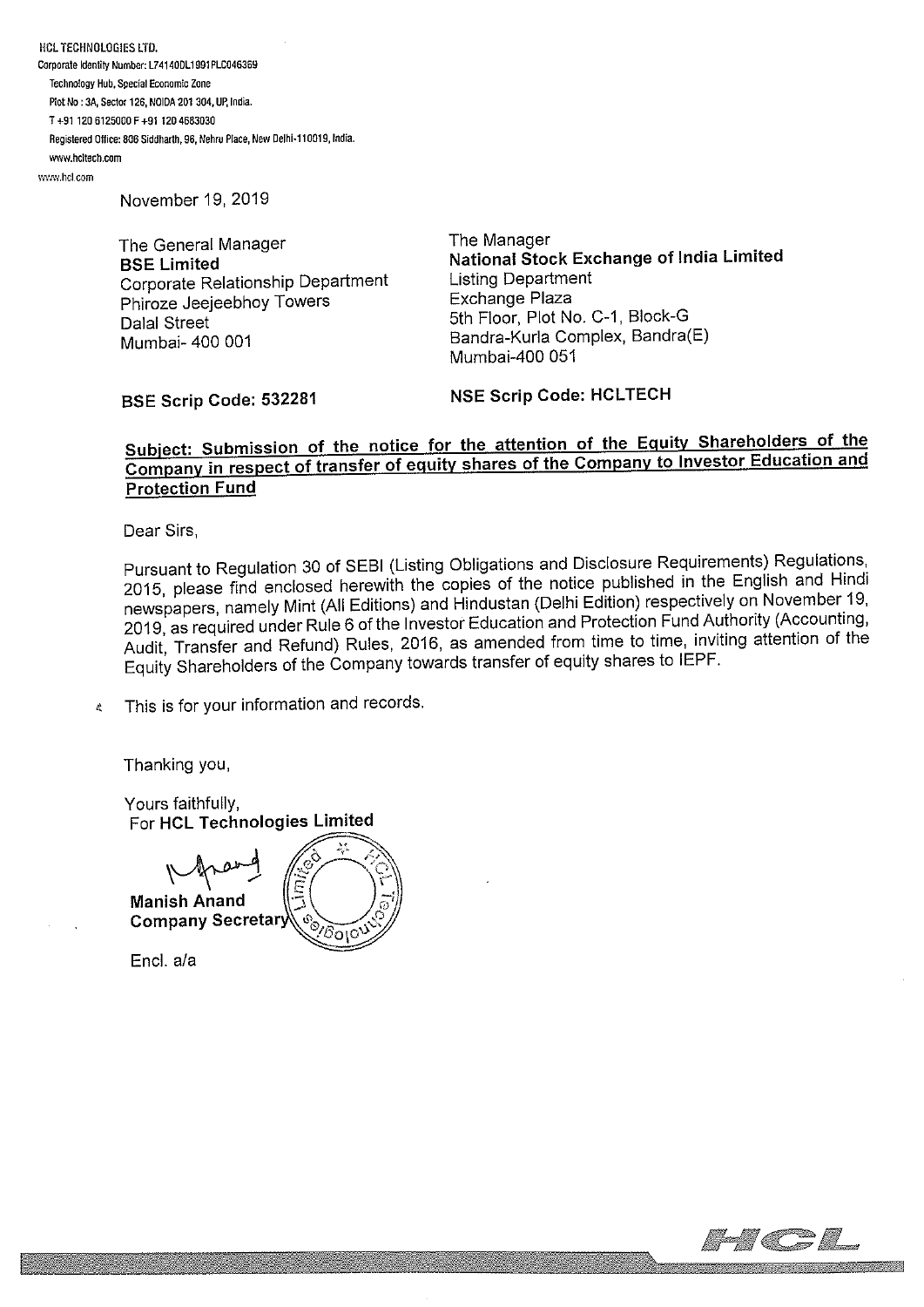$\tilde{a}$ 



1, 31 11 OR 136336

**NOTICE TO EQUITY SHAREHOLDERS** TRANSFER OF EQUITY SHARES TO INVESTOR EDUCATION AND PROTECTION FUND Notice Is hereby given That pursuant to the provisions of Section 124(6) of the Companies Act, 2013 ( Act") and Rule 6 of the Investor Education and Protection Func ("IEPF") Authority (Accounting, Audit, Transfer and Refund) Rules, 2016, notified by the Ministry of Corporate Affairs ( MCA") on September 7 2016 and amended from time to time ("Rules"), all shares in respect of which dividend(s) remain unpaid or unclaimed for a period of seven consecutive years shall be transferred to the DEMAT Account of the IEPF Authority (the "IEPF DEMAT Account") within 30 days from the due date of transfer Vebsite, www.holtech.com: E-mail ID, investi

The shares In respect of the dividends declared by the Company as per the details below are lying unpaid /unclaimed as on date and are due to be transferred to the IEPF DEMAT Account

| <b>Dividend</b><br><b>Particulars</b>                                | of Dividend | Date Payment Date of completion<br>of seven vears<br>(Due Date) | Date of transfer of<br><b>Ishares to IEPF DEMAT</b><br>Account(30 days from<br>Due Date) |  |
|----------------------------------------------------------------------|-------------|-----------------------------------------------------------------|------------------------------------------------------------------------------------------|--|
| 2nd Interim Dividend January 30, 2013 February 17, 2020<br>(2012-13) |             |                                                                 | March 18, 2020                                                                           |  |

All benefits accruing on such shares e.g. bonus issue, split, consolidation, fraction shares, etc. except right issue shall also be credited to the IEPF DEMAT Account.

The Company has uploaded on its website httos://www.heltech.com/investors/lepf-<u>details</u> the details, including the Names and Folio number / DP ID - Client ID of the shareholders whose shares are due for transfer to the IEPF DEMAT Account. The Company is also sending individual notices to such shareholders at their latest available addresses with the Company/ Registrar and Share Transfer Agent ("RTA").

Shareholders may note that both the unpaid/unclaimed dividend(s) and the corresponding shares transferred to the IEPF DEMAT Account including all benefits, if any, accruing on such shares after the date of transfer to the IEPF DEMAT Account can be claimed from tire IEPF Authority after following the procedure prescribed In the Rules.

The concerned shareholders, holding shares in physical form and whose shares are due for transfer to the IEPF DEMAT Account, may note that the Company would be issuing duplicate share certificate(s) in lieu of the original share certificate(s) held by them for the purpose of transfer of shares to the IEPF DEMAT Account in accordance with the prescribed Rules and upon such Issue, the original share certificate(s) registered in their name will stand automatically cancelled and be deemed non negotiable. '

Shareholders may also note that, necessary Corporate Action shall be initiated by the Company to transfer the shares to the IEPF DEMAT Account.

The shareholders are requested to write to the Company at HCL Technologies Limited, 14th Floor, Tower 6, Plot No.3A, Sector 120, Noida-201 304 on or before the due date for making a valid claim forthe unpaid/unclaimed dividend (s). In case no valid claim has been made, the said shares will be transferred to IEPF DEMAT Account by the due date as per the procedure stipulated in the Rules. For HCL Technologies LImIted

and also ManlshAnand Date: November 18, 2019 **Company Secretary** Place: Noida (U.P.) in the place  $\blacksquare$  place:  $\blacksquare$   $\blacksquare$   $\blacksquare$